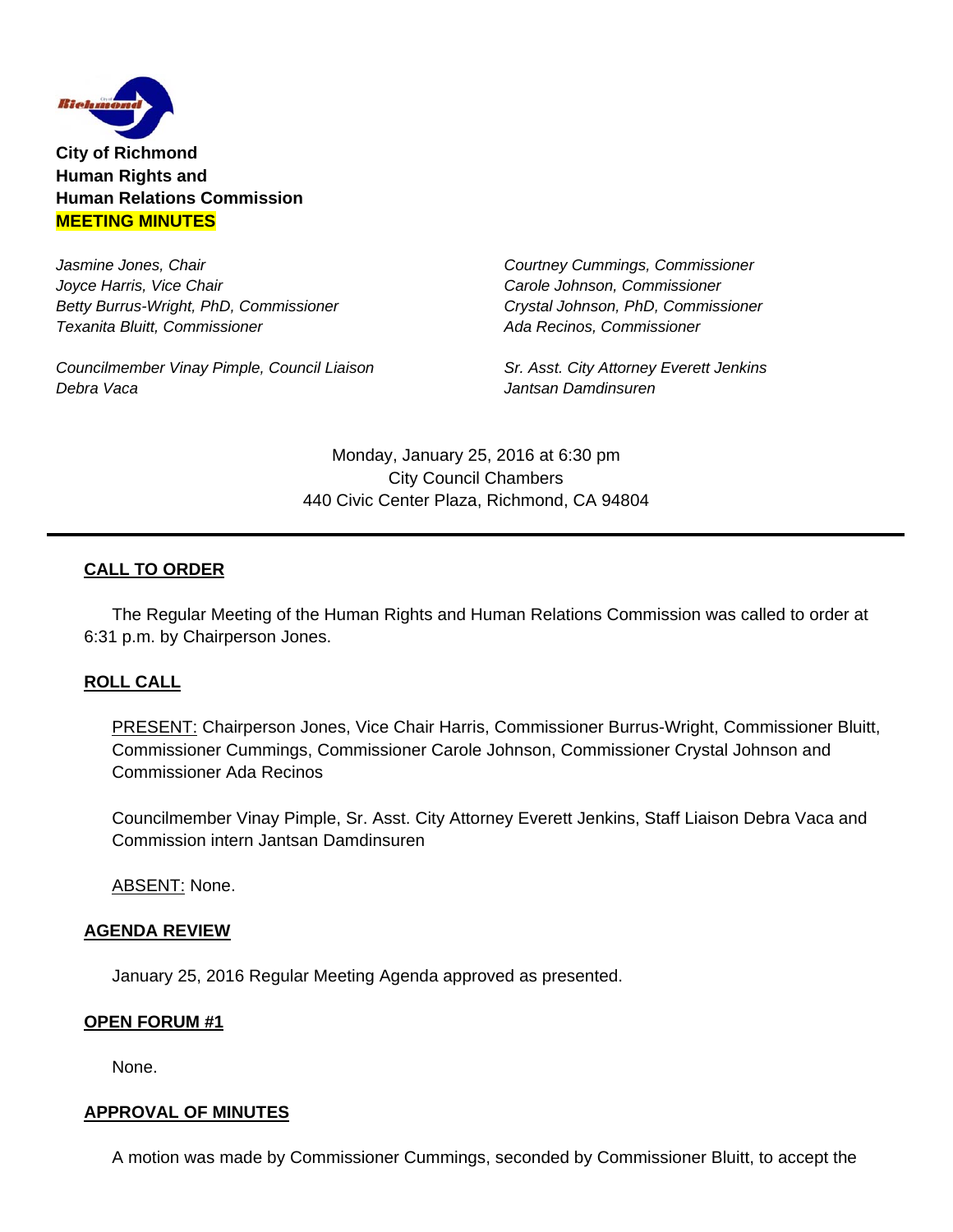October 2015 and November 2015 Regular Meeting Minutes as written. The motion is passed by the unanimous vote of the Commission.

## **CITY COUNCIL LIAISON REPORT**

 Councilmember Vinay Pimple attended the opening of the Harbour View Apartments located at 25 Harbour Way. As part of the agreement, the newly opened apartment complex is providing affordable housing for 38 seniors from Hacienda. He also reported that Central Housing by the Pacific East Mall will be providing 255 affordable units. Councilmember Pimple reminded the HRHRC about its annual report to the City Council on January 26.

#### **COMMISSIONERS' REPORTS**

 Commissioner Cummings thanked the Richmond community groups and members for providing services and bringing holiday spirit to the most vulnerable residents of Richmond during the holiday season. She recently attended "T-Rex Planet, a three-day exhibit featuring about two dozen of the dinosaurs species" at Richmond's Craneway Pavilion. Residents and children from Richmond and neighboring cities enjoyed seeing and interacting with animatronic models, dino-themed rides and jumping structures. Commissioner Cummings also encouraged the members of the Commission and public to download the Richmond Police Department application on their smart devices to efficiently report urgent and emergency matters to the RPD.

She also highlighted that the Native American community is appreciative of the recently released film "The Revenant" for shedding light on issues impacting the Native American communities.

 Commissioner Betty Burrus-Wright commended HRHRC Human Rights Awardee and NPS Ranger Betty Soskin for introducing President Obama at the White House Tree Lighting Ceremony in December 2015. She also reported that one of her priorities in 2016 is to raise awareness of human trafficking through her "Let's Talk Sex Literacy" curriculum.

 Vice Chair Joyce Harris has recently retired and shared her commitment to supporting the HRHRC Education Committee.

 Commissioner Crystal Johnson reported that Contra Costa prosecutors charged a white male resident of Richmond for making death threats and hate crime against Muslim faith community on December 4, 2015 outside the Islamic Center of West Contra Costa County. Richmond community groups and members came together to condemn his criminal actions and give support the members of the Islamic Centers.

 Commissioner Texanita Bluitt reported that Black Women for Organized Political Action (BWOPA) is considering and reviewing possibilities of district elections in Richmond. She also highlighted a dinner forum organized by BWOPA with Kamala Harris. Commissioner Bluitt also expressed her interest in supporting the HRHRC Education Committee in 2016.

## **CHAIR'S REPORT**

Chairperson Jones shared her priorities in 2016. She is looking forward to organizing a community forumon Police-Community Relations and identify ways to reduce increasing violence in Richmond. She also shared that she is expecting a baby in June 2016. In addition, Chairperson Jones decided to pursue a doctoral degree in sociology.

## **STAFF REPORT**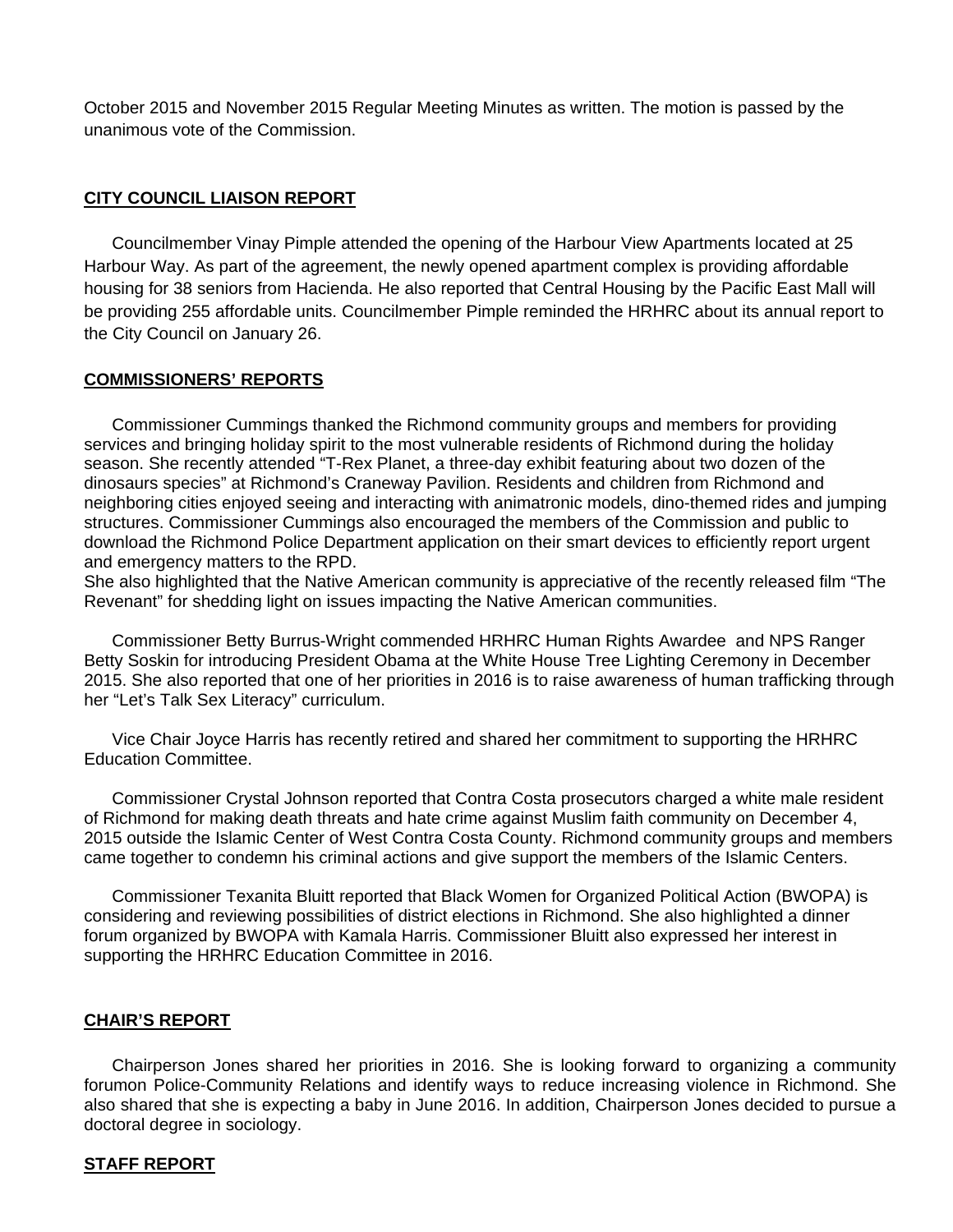Mr. Jenkins recommended the members of the HRHRC to read a report on changing demographics in Richmond from the HAAS Institute for Fair and Inclusive Society at UC Berkeley.

There is a memorial service for George D. Caroll in the Richmond Auditorium. Caroll served as a Richmond Councilmember from 1961 to 1964, was elected as the first African-American mayor in 1961 and named the 1<sup>st</sup> African- American judge in the Contra Costa County. The Court House in Richmond is named after him. In addition, Mr. Jenkins pointed out that the director of the film "Creed," is from Richmond and he also raised a concern that there are no African American nominees for this year's Academy Awards or Oscars.

 Debra Vaca reported that the memorial service for George D. Caroll is scheduled on Wednesday, January 27, 2016 at the Richmond Auditorium.

 Jantsan Damdinsuren invited the members of the HRHRC and the public to the launch of the Richmond Promise Program at the John F. Kennedy High School on Wednesday, January 27 at 10 am.

#### **DISCUSSION ITEMS**

**K.1 PRESENTATION FROM CATHOLIC CHARITIES ON "RESTORATIVE PRACTICES FOR HEALING HARM IN THE COMMUNITY" PRESENTER: CAT WILLETT (45 MINUTES)** HEAR PRESENTATION AND DISCUSS RECOMMENDATIONS *Commissioner Crystal Johnson* 

Chairperson Jones invited Commissioner Crystal Johnson to frame the item. Commissioner Crystal Johnson invited Cat Willet to introduce the HRHRC to the process of healing harm in a community. The Police Community Relations Committee of the HRHRC identified restorative practice as a creative way to improve police-community relations.

Cat Willet, Restorative Justice Coordinator at the Catholic Charities of the East Bay, presented an overview of restorative justice practice and programs offered by her organization in the Richmond community. She coordinates Experience Hope for Schools, a program that provides training and coaching services to schools to help school staff develop and maintain restorative justice programming in their classrooms, at Richmond HS, Kennedy HS, and Greenwood Academy. She also works with RYSE's Youth Justice Coalition to support young people.

Ms. Willet invited the members of the Commission to an upcoming event on Restorative Justice on February 12 from 9 am – 3 pm at the Catholic Charities of the East Bay, 217 Harbour Way.

#### **K.2 COMMITTEE REPORT: POLICE-COMMUNITY RELATIONS COMMITTEE (10 MINUTES)**

HEAR REPORT FROM JANUARY 11, 2016 COMMITTEE MEETING

- a. Present updates
- b. Present PCRC Community Outreach Plan

*Commissioner Crystal Johnson, Commissioner Cummings, Commissioner Carole Johnson, Chairperson Jones, Victoria Sawicki, and Vivien Feyer* 

Commissioner Crystal Johnson reported that a letter from the PCRC was sent to City Manager Bill Lindsay to inquiry about the recruitment process for the new Richmond Police Chief. The Commission directed staff to follow up with the City Manager's Office.

Commissioner Crystal Johnson also reported the PCRC developed an outreach plan to survey local community organizations about their work plan in respect to improving police-community relations.

**K.3 COMMITTEE REPORT: EDUCATION AND OUTREACH (10 MINUTES)** HEAR AND DISCUSS COMMITTEE UPDATES